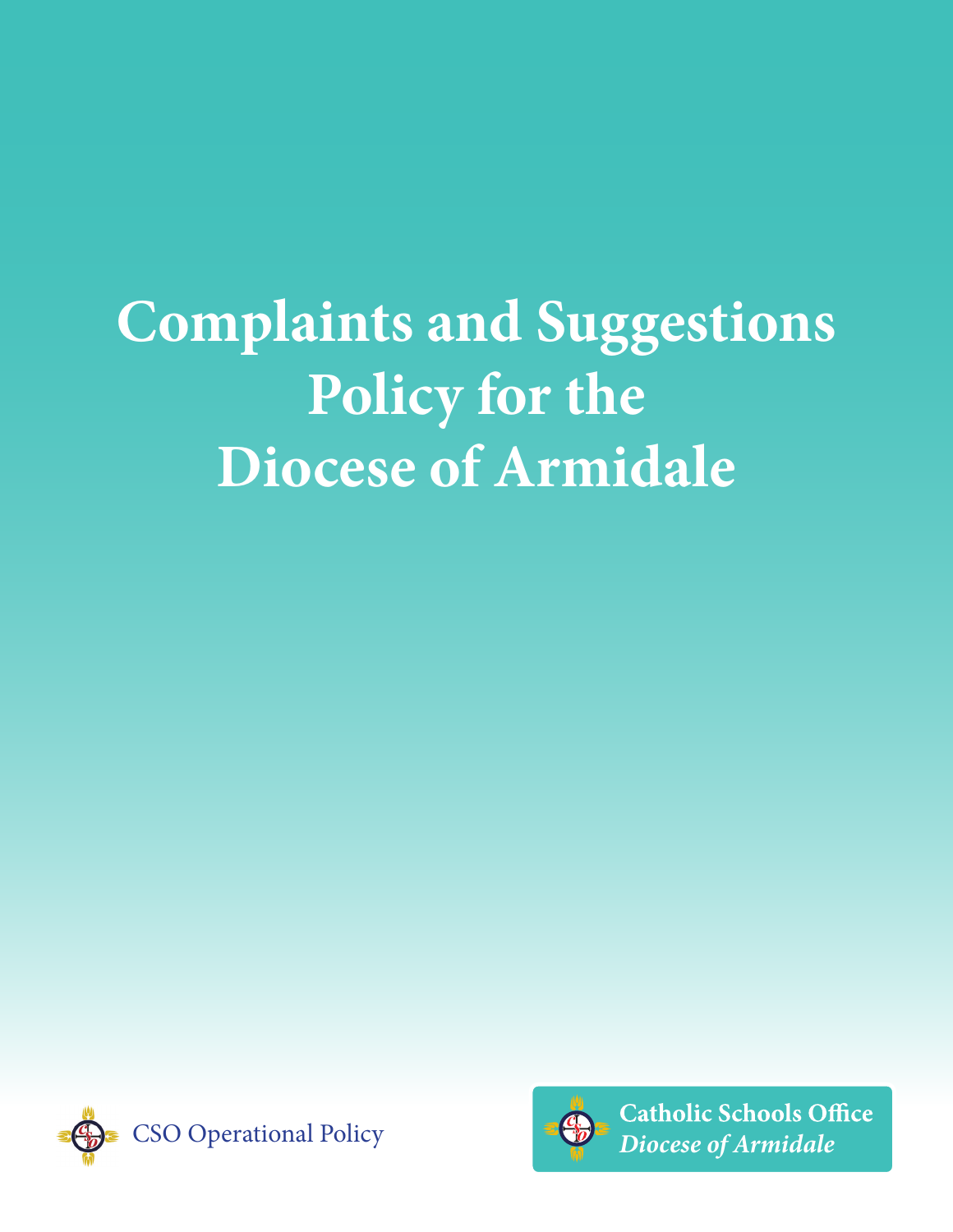# COMPLAINTS & SUGGESTIONS POLICY FOR THE DIOCESE OF ARMIDALE

# **RATIONALE**

Catholic schools in the Diocese of Armidale are committed to providing a safe and supportive environment. This is characterised by fairness, mutual trust, respect and reconciliation. A safe and supportive environment is developed when all members of a school community promote open communication, tolerance and positive relationships and embrace responsive, just and transparent processes. When clear preventative policies are applied consistently and issues that can give rise to complaints are identified early, matters can be resolved before they escalate to the point where relationships are damaged. To promote positive and effective relationships all staff are encouraged to recognise the distinction between personal and professional conflict so that appropriate relationships can be maintained, even where there might be professional disagreement.

Complaints and suggestions can be opportunities for growth and improvement. Complaints, as well as compliments and other constructive feedback create opportunities for a school to improve its services and prevent future problems. A community that is open to complaints and suggestions is characterised by signs of impartiality and confidentiality, respect for the dignity of those involved, and is proactive in ensuring there is no fear of victimisation. The processes in the Complaints Handling Procedure are to ensure procedural fairness, with a fair hearing and a reasonable decision.

#### THE COMPLAINTS HANDLING PROCEDURE HELPS BUILD A SAFE AND SUPPORTIVE CULTURE AS IT;

- Encourages early intervention in issues before they damage working relationships
- Ensures that behaviours destructive to positive relationships (such as bullying, harassment and discrimination) are identified as being unacceptable and are appropriately managed
- Ensures that complaints are dealt with consistently
- Enables a school community to identify patterns of unacceptable conduct and enables prevention strategies to be developed and implemented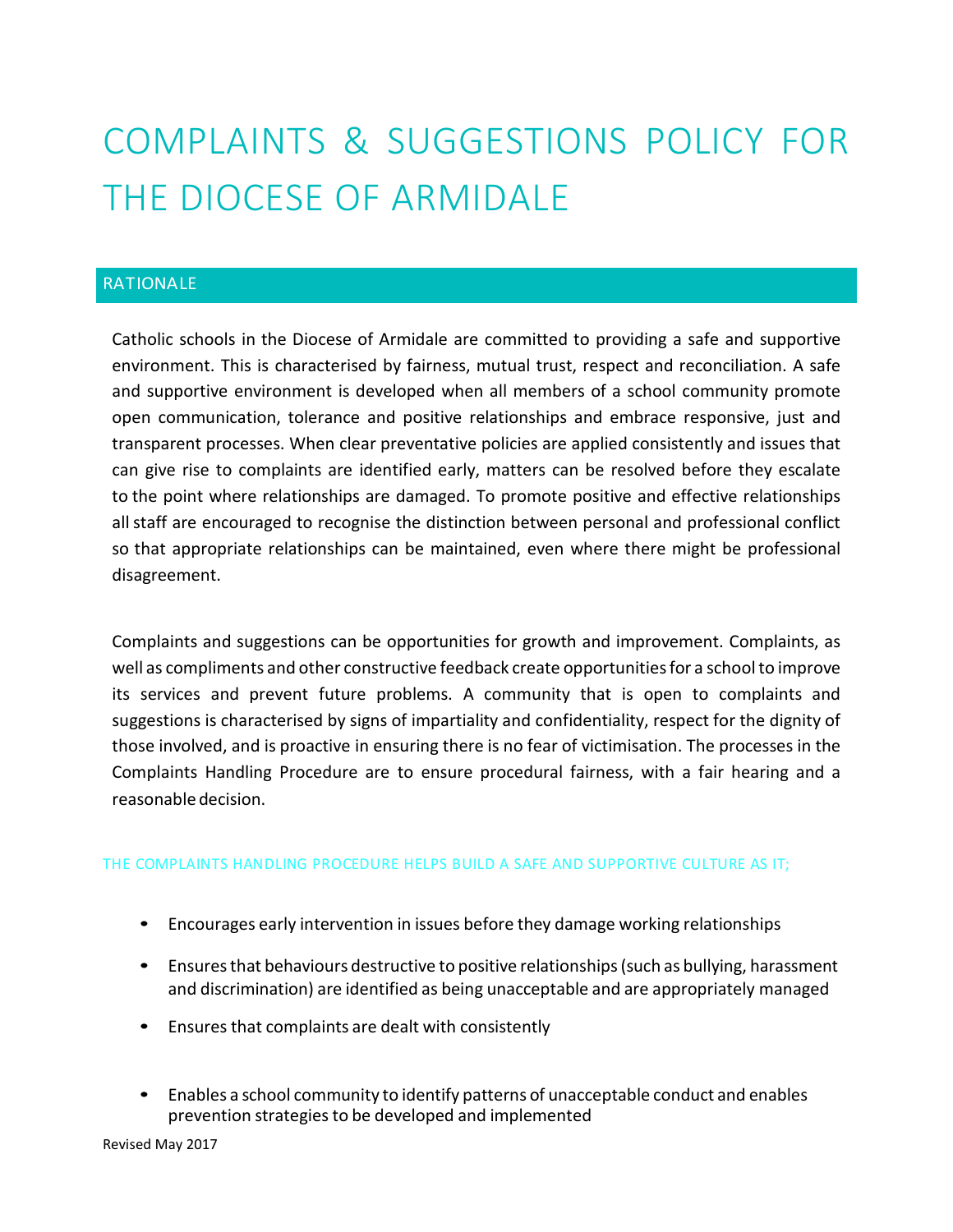• Encourages individuals, with support, to resolve issues directly without third party intervention, and reduces the likelihood that external agencies will need to be involved

The Complaints Handling Procedure forms an important element in the Diocese's commitment to ensuring safe and supportive environments for our school communities. School executives are responsible for ensuring that it is explained, that the processes for raising matters of concern are well understood, and that the processes for responding to matters of concern are implemented.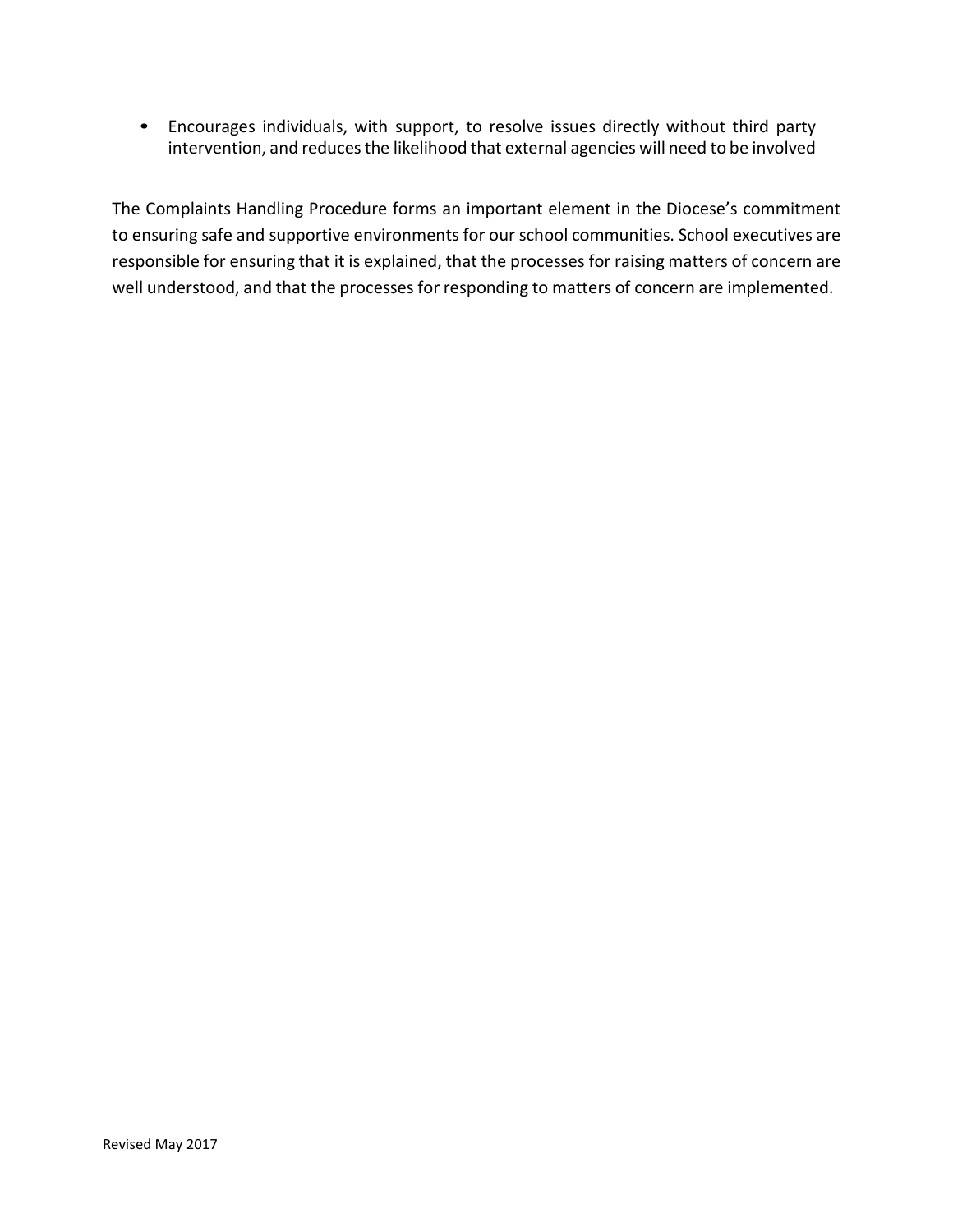#### COMPLAINTS HANDLING PROCEDURE

#### 1. INTRODUCTION

#### 1.1 **Purpose of a Complaints Procedure**

In our Catholic Schools we are committed to providing a safe and supportive working and learning environment for all employees and students. We acknowledge that employees, students and parents can sometimes feel aggrieved about something that is happening at the school which appears to be discriminatory, constitutes harassment or causes concern.

An employee, student, parent or community member can have a complaint or suggestion about any decision, behaviour, policy, act or omission (whether by the Principal, members of the leadership team or other staff/students) that they feel is discriminatory or unreasonable.

Sometimes the aggrieved person can address the issue by raising the complaint directly with the person involved with the issue. However, that is not always possible, and sometimes several attempts at local or face-to-face resolution may have been attempted or may have taken place with little success. Whilst most issues can be resolved through direct discussion with the parties, there may be instances in which to take up the issue with the other person on a face-to-face basis is not possible.

#### 1.2 **Examples of complaints covered by this procedure include:**

- issues related to student discipline procedures
- issues related to learning and teaching
- damage/loss of personal property
- bullying and harassment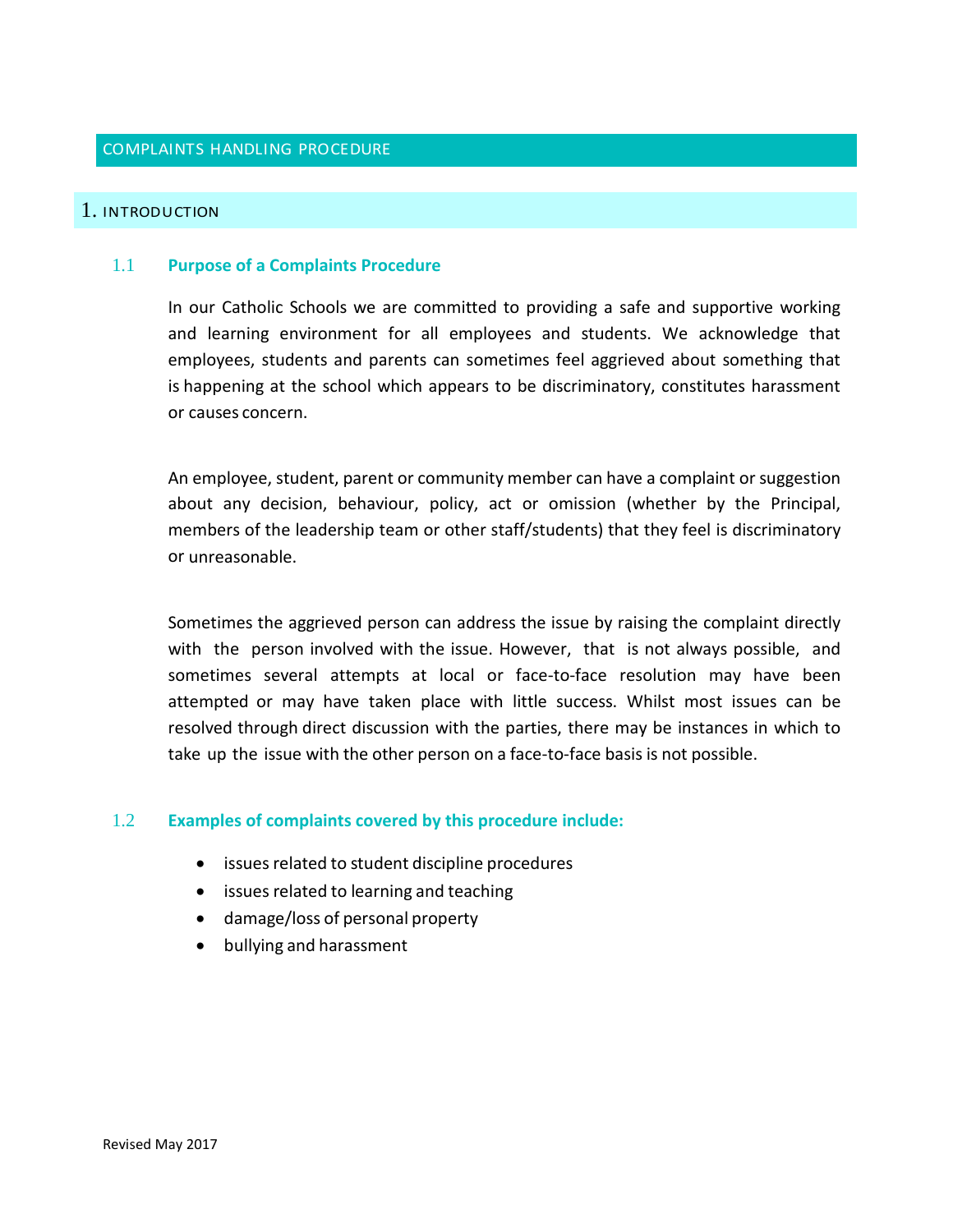- 1.3 **In conjunction with this complaints procedure, note should be taken of relevant legislation, guidelines, policies and procedures pertinent to the issue, including for instance:**
	- Work Health and Safety issues
	- Child Protection issues, e.g.
	- The Care and Protection of our Children and Young People
	- Professional Conduct and Child Protection
	- Enrolment Policy and Procedures
	- Suspension Exclusion Policy
	- Staff Relations Policy

#### 1.4 **Making a complaint**

Some complaints, because of the seriousness of their nature, should be referred immediately to the Principal – e.g. complaints about behaviour which places others at risk of serious harm.

Parents should not approach the children of other families with a school related complaint. This is often a sensitive area and in order to protect all the parties it is advisable to work through the relevant teacher or member of the school leadership team.

#### 1.4.1 **Before making a formal complaint.**

If a problem or concern that arises within a school cannot be resolved with the person involved with the issue, then it would normally be raised with an appropriate staff member with a view to discussing the issue and seeking resolutionofanyproblemsorconcerns.

#### 1.4.2 **Making a formal complaint**

If the above process of raising the concern, obtaining the facts, and obtaining resolution has not produced a satisfactory outcome, the following procedure can be used.

The purpose of this procedure is to offer a process by which employees/students/parents/community members can have complaints addressed. For example, if you feel that you are being harassed or discriminated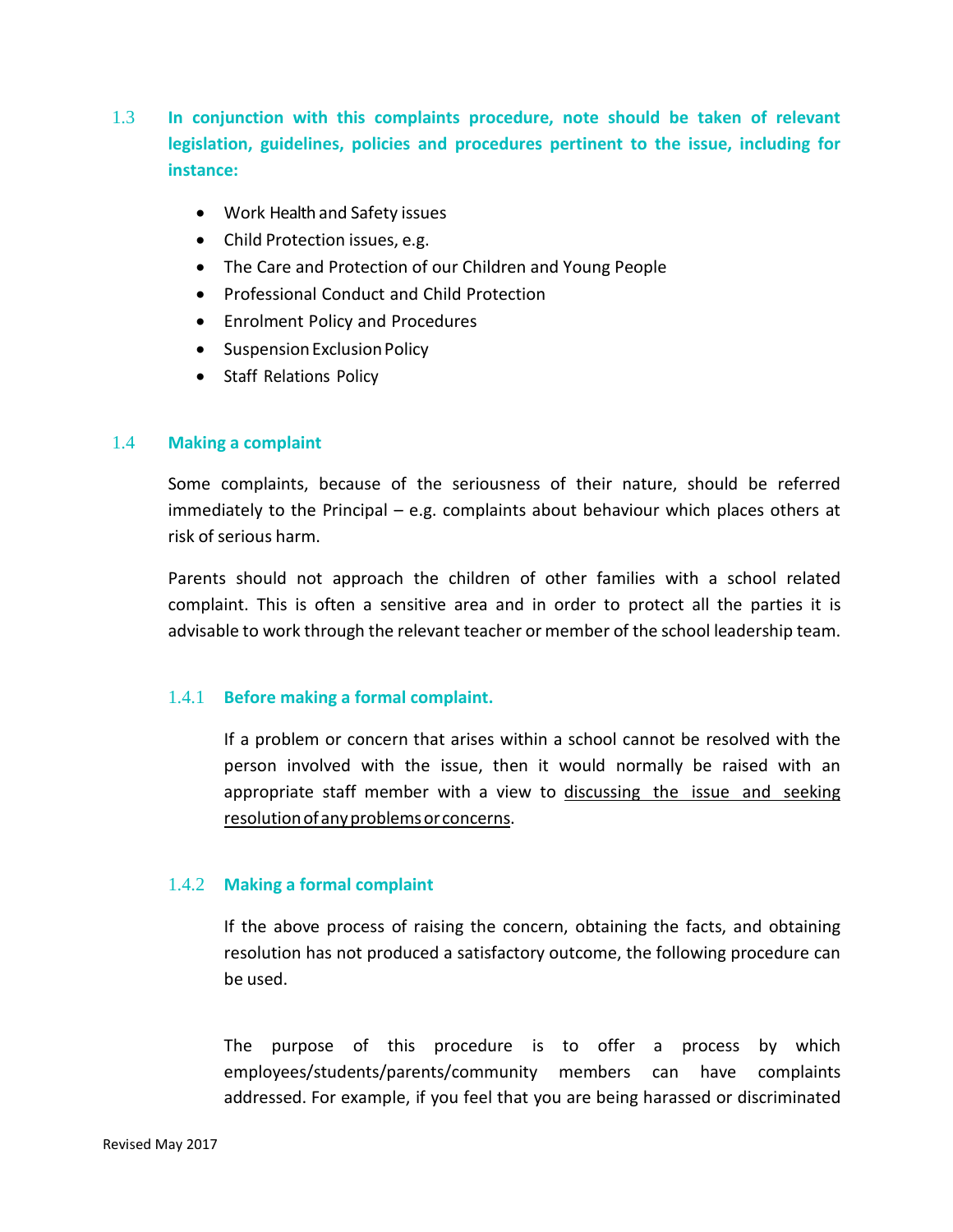against, this complaints handling procedure is available to you so your concerns can be dealt with in an appropriate manner.

#### WHO MAY USE THIS PROCEDURE?

- All employees
- Students within the school
- Parents of students at the school
- Members of the wider community

#### 2. KEY ELEMENTS OF OUR COMPLAINTS HANDLING PROCEDURE

#### *2.1 Impartiality*

When a complaint is made, it will be investigated in a fair and impartial manner. No judgements or assumptions will be made, and no action will be taken until the investigation is complete. If a complaint is made against you, your rights will be protected and you will be given an opportunity to tell your side of the story.

#### *2.2 Confidentiality*

You can feel secure that if you do make a complaint under this procedure it will remain confidential. The only people who will have access to information about the complaint will be the person making the complaint, the person to whom the complaint is made, the person investigating and Catholic Schools Office staff who may be involved. The person about whom the complaint is made also has a right to be informed.

#### *2.3 No victimisation*

You can also rest assured that if you make a complaint you will not suffer in any way as a consequence. The Principal of the school will ensure that a person who makes a complaint and members of that person's family are not victimised in any way.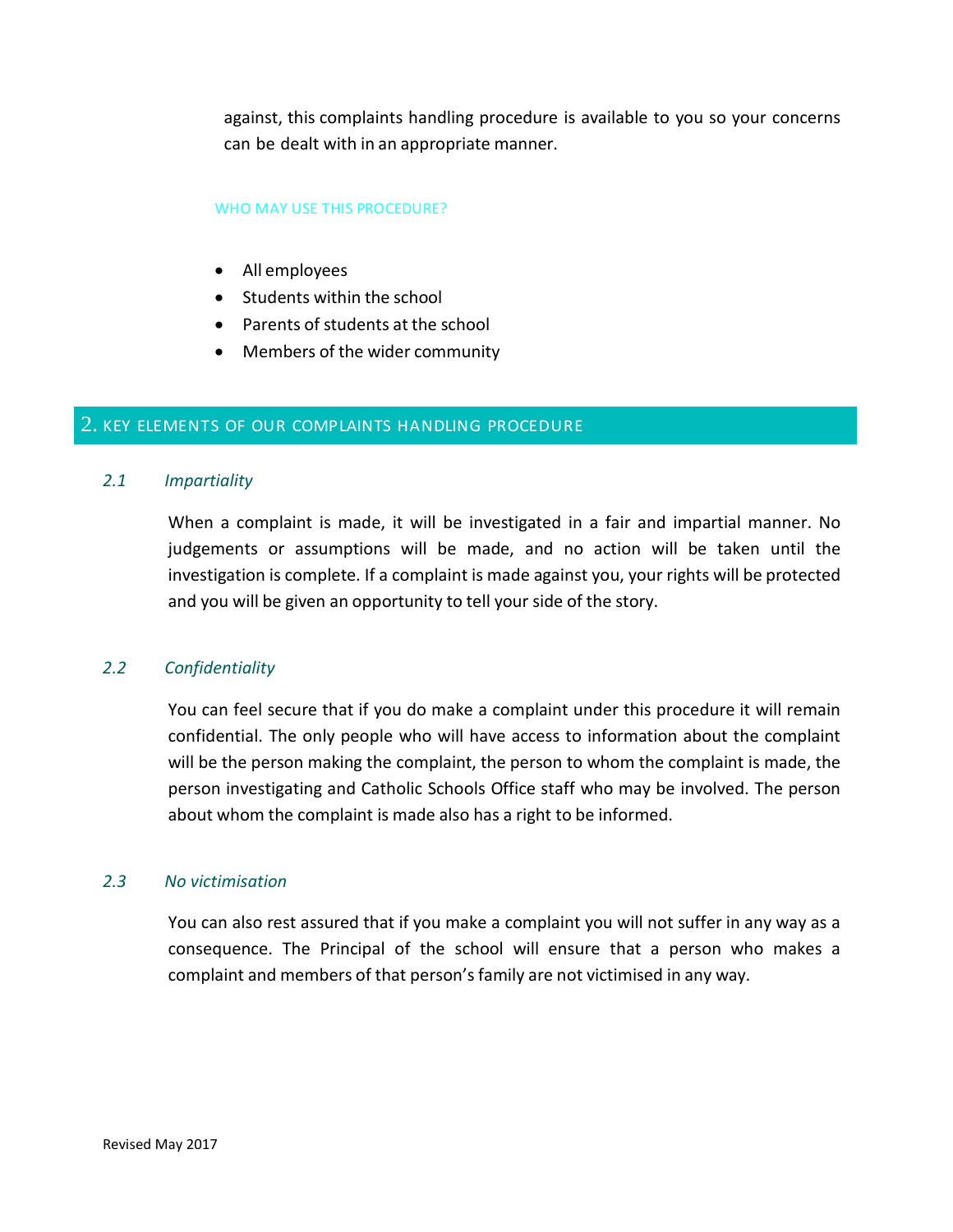#### *2.4 Vexatious or malicious complaints*

There is an underlying assumption that complaints are made in good faith (and with good will) and with an intention for resolution as opposed to retribution.

#### *2.5 Timeliness*

Each complaint will be finalised within as short a period of time as possible. Complainants will be advised if the matter cannot be finalised within one month.

#### 3. WHAT TO DO IF YOU HAVE A COMPLAINT

#### *3.1 Approach the person involved*

In many situations, the most appropriate thing to do first is to tell the person who is the cause of the complaint how you feel. If the complaint is about their behaviour, tell them that you find it offensive/hurtful/not acceptable. If it is about a work decision, tell them why you think it is discriminatory or harassment or so unreasonable. Telling the person will give them a chance to stop or change what they are doing or explain what they had decided and why.

#### *3.2 Contact the School*

Where you feel you cannot approach the person directly or you are not happy with their response or reaction, then you can explain the problem to the appropriate person at the school. An inquiry at the school reception may be the first point of contact for people with complaints. You will be advised as to the person designated to deal with the nature of the complaint. This person may be a Co-ordinator or the Assistant Principal or Principal. The designated person will advise you of your options and what will happen if you make a formal complaint.

#### *3.3 Contact the Catholic Schools Office – Diocesan School Consultant*

Where you feel you cannot approach the person directly or you are not happy with their response or reaction, and you have a good reason not to raise the issue either with the school designated person or the school Principal, then you can contact the Catholic Schools Office (CSO) and explain the problem and issues. The CSO Diocesan School Consultant will usually discuss with you the issue of raising your concerns at the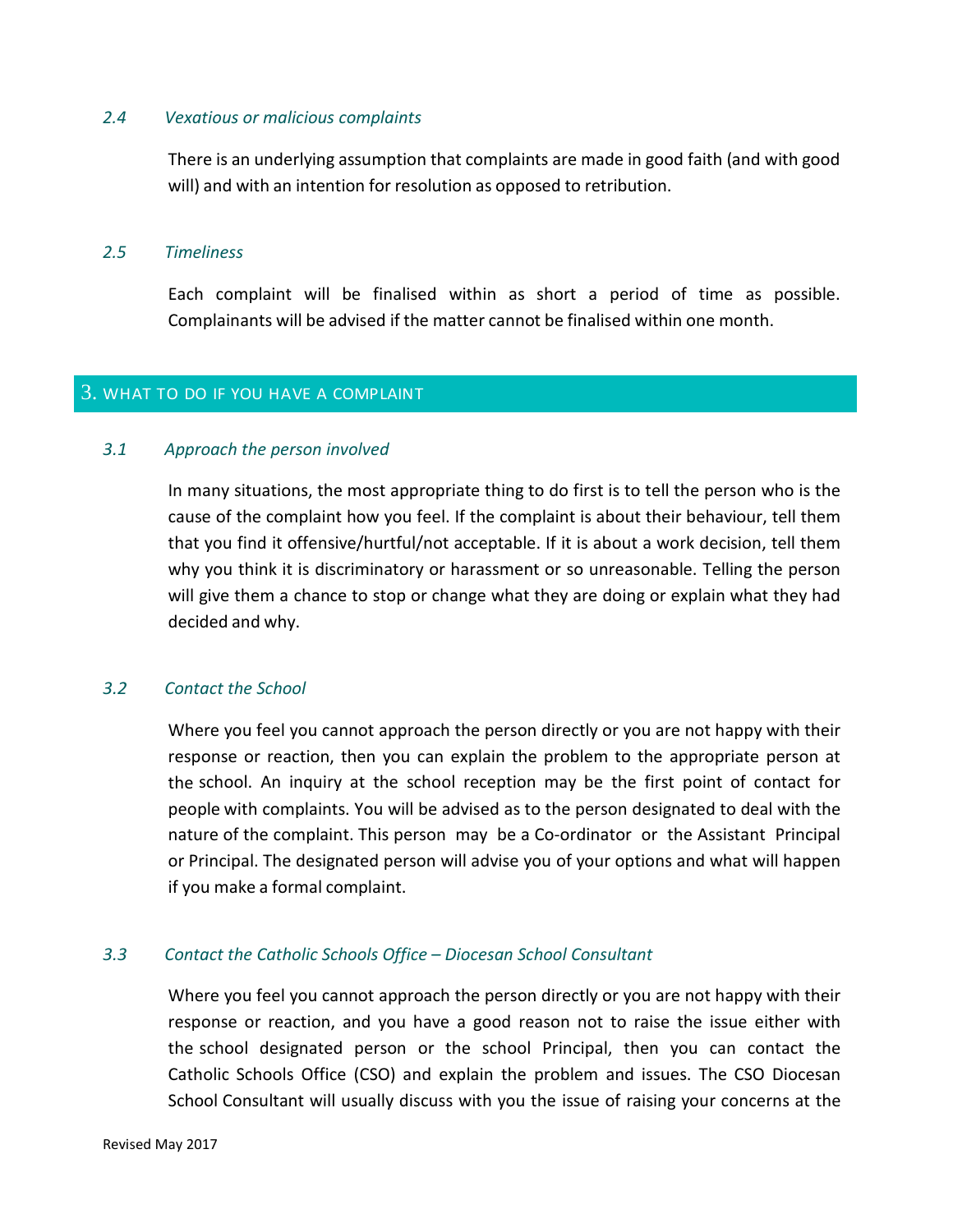school level. The Diocesan School Consultant can also advise you about your options. Please note that if the Diocesan School Consultant forms the views that your complaint is more appropriately dealt with at the school level, then you will be advised of that and the school will be advised as well. Where students and parents make complaints these will automatically be referred to the school unless the complaint is against a decision of or about the Principal and has previously been raised with the Principal without resolution.

# 4. WHAT HAPPENS NEXT?

- 4.1 Once you have made the complaint to the designated school or CSO person, that person will then consider whether there are any reasons why he/she should not proceed to deal with the complaint. For example, the person you complained about may be a personal friend. If there is such a reason which indicates it is inappropriate for the designated person to deal with your complaint, it will, with your consent, be referred to another appropriate person.
- 4.2 The designated person will then interview you or organise another appropriate person to interview you. During this interview a number of things will be explained to you, such as what will happen if the complaint is found to be supported by the evidence, or if it is found to be not supported by the evidence. You will also be told where you can go for assistance if you are not happy with the way the school/CSO is dealing with the complaint. The designated person will then take a written record of the complaint.
- 4.3 The designated person will then speak to the person about whom the complaint is made to hear their side of the story. Any witnesses will also be interviewed. These interviews will be conducted separately and impartially.

 Written reports about the complaint may be requested. The importance of confidentiality will be stressed to all parties and they will be warned of the consequences if there is a breach of confidentiality (e.g. possible defamation action, initiation of a complaint for harassment).

4.4 The designated person will then tell you what the other people said and discuss what should be done to sort out the problem. You should tell the person what action you would like taken, e.g. a written apology from the person, a written warning, a change in policy or procedure etc. This allows the designated person to understand, from your perspective, what you believe you need from the process. It will not dictate the remedy that might ultimately apply.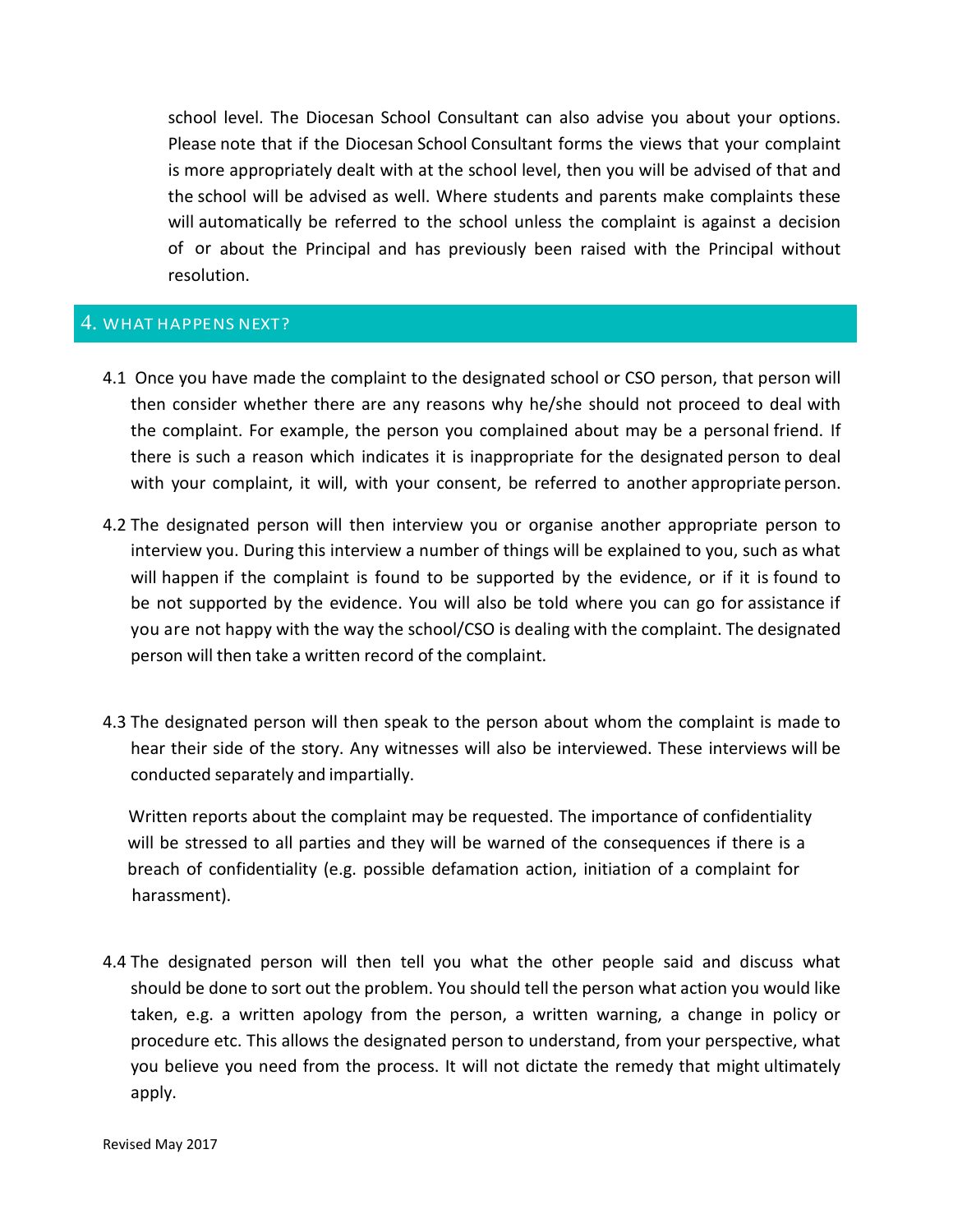## 5. REVIEW

If the complaint remains unresolved it will be reviewed by either the Principal, Diocesan School Consultant or Director of Catholic Schools. They will make a final decision asto the outcome of the complaint.

Note that this review step will only be possible if the Principal or Diocesan School Consultant has not been acting as the designated person.

#### 6. POSSIBLE OUTCOMES

- 6.1 If the complaint is upheld or sustained, the following are possible outcomes depending on the nature of the complaint:
	- An agreement between the parties
	- A verbal apology
	- A written apology
	- Disciplinary action
	- Review of policy or procedures

Where staff members are the subject of a complaint, action taken may be as part of staff disciplinary procedures. Where students are the subject of a complaint, action taken may be as stated in the relevant student discipline and pastoral care policies. Where the complaint is about a policy or procedure it may result in a review and/or change in the policy or procedure.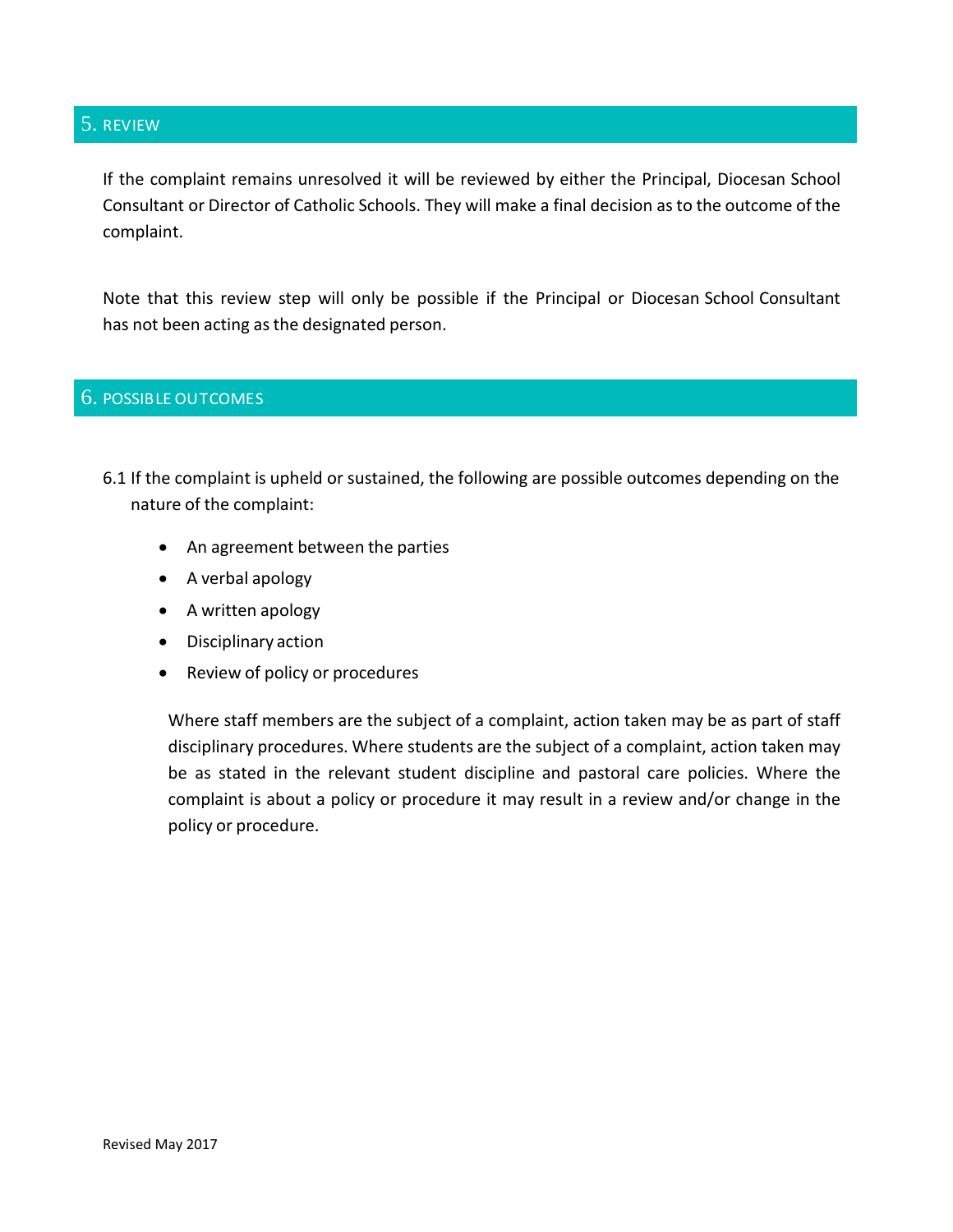- 6.2 If a complaint is not upheld or not substantiated (e.g. there is insufficient evidence) but some issues come out ofthe investigation that are required to be addressed then, possible outcomes include:
	- Relevant training for employees and/or students; and/or
	- Monitoring of the behaviour of employees and/or students
	- Counselling for the aggrieving person
	- Mediation at the local level.
- 6.3 If the complaint is proved not to have happened at all, or if there is evidence that the complaint was made with the main purpose or intent of causing distress to the other named as the source of the grievance, the following are possible outcomes:
	- Counselling for the person who made the complaint
	- A written apology
	- An official warning
	- Referral for disciplinary action for students and staff

The relevant designated person will make sure that whatever outcome is decided upon actually happens. The designated person or the school Principal (unless they are the object of the complaint or grievance) will also assess the effectiveness of the outcome from time to time.

# 7. APPEALS

There are three avenues of appeal if you feel that the complaints procedure has not been followed properly, or that the outcome is unacceptable to you.

#### *7.1 Appeals at school level*

Appeals at school level are to be referred to the Principal if the Principal has not been involved in investigating or examining the complaints, or is not the person named as the source of the grievance. If the Principal has been involved, the appeal should be referred to the Diocesan School Consultant.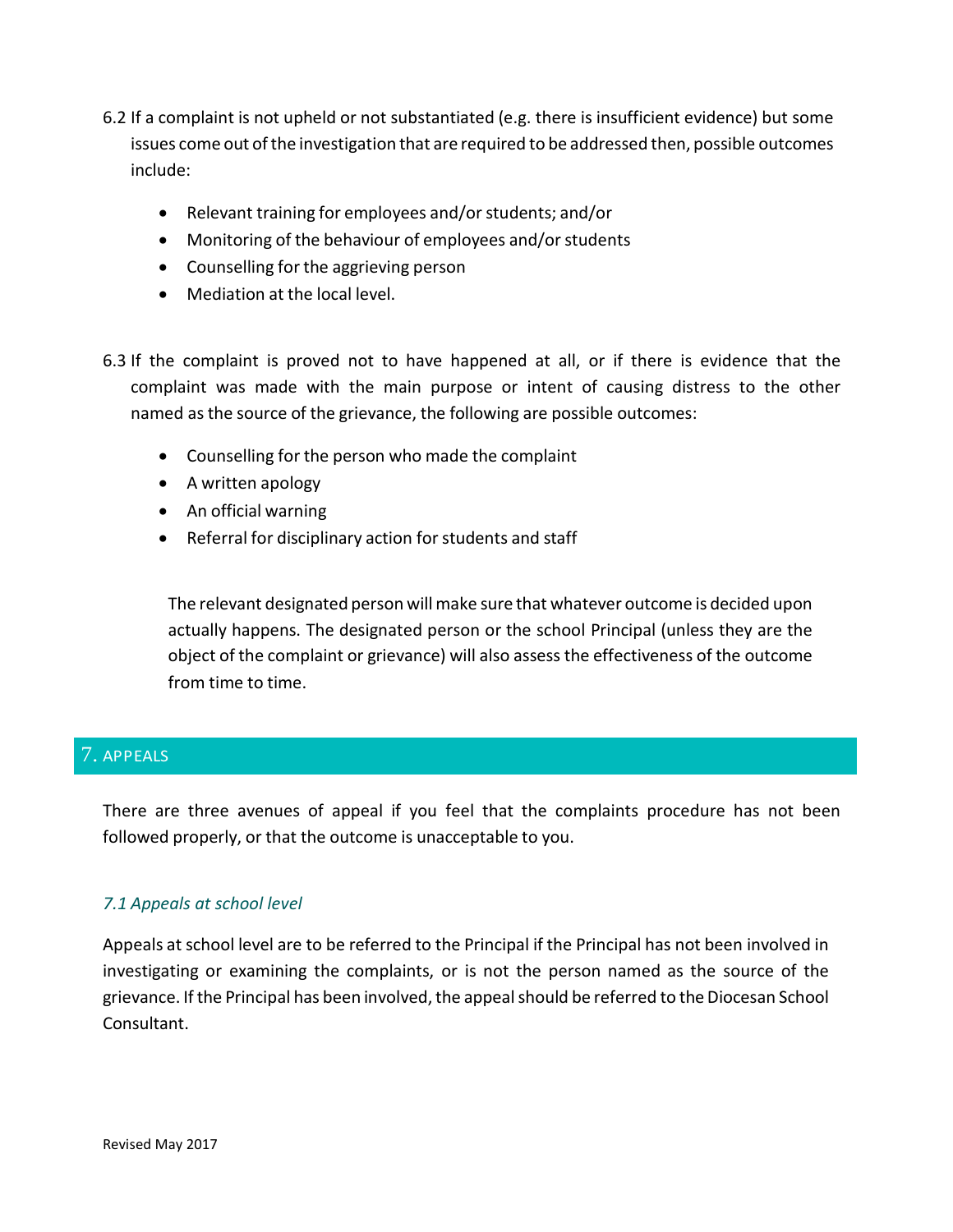The appeal will consider:

- The way the complaint was handled and examines the outcome
- If he/she believes it was handled properly and that the outcome was appropriate he/she will take no further action
- If he/she thinks that the complaint was not handled properly, or that the outcome was inappropriate, he/she will organise for the complaint to be looked at again

# *7.2 Appeals at Catholic Schools Office level*

- To the Diocesan School Consultants at the Catholic Schools Office, or any designated officer for receiving complaints, where the appeal is from the school.
- If the complaint has been received and managed by the Catholic Schools Office then the appeal is to the Director, as appropriate.

## SOMEONE OTHER THAN THE PERSON WHO FIRST HANDLED THE COMPLAINT WILL ALWAYS DEAL WITH AN APPEAL.

#### *7.3 To an external agency*

If you are not happy with the way your complaint has been dealt with by the school or the Catholic Schools Office, you may wish to go to an external agency for further advice and assistance. You may take your complaint to the external agency at any stage in the procedure if you are unhappy with progress in dealing with your complaint. The agencies that would most likely have jurisdiction are:

- Human Rights and Equal Opportunity Commission (Federal)
- NSW Anti Discrimination Board
- NSW Ombudsman

#### 8. CHILDPROTECTIONPROCEDURES

Nothing in this document replaces procedures developed by the Catholic Commission for Employment Relations, the Armidale Catholic Schools Office and the Independent Education Union of NSW/ACT in respect of the investigation of matters arising under Part 3A Ombudsman Act 1974.